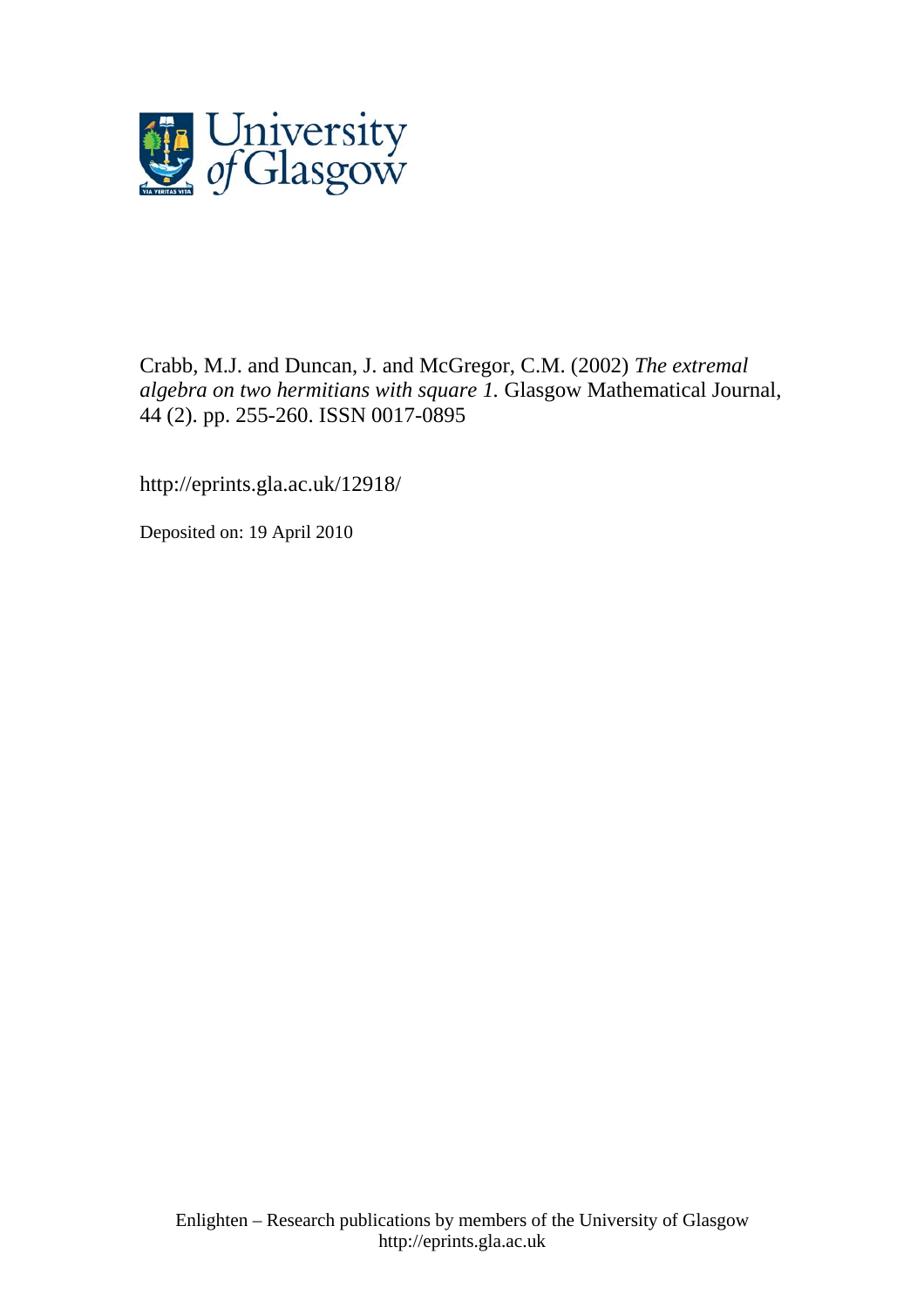# THE EXTREMAL ALGEBRA ON TWO HERMITIANS WITH SOUARE 1

## M. J. CRABB

Department of Mathematics, University of Glasgow, University Gardens, Glasgow G12 8QW, Scotland e-mail:m.crabb@maths.gla.ac.uk

# J. DUNCAN\*

Department of Mathematical Sciences, SCEN301, University of Arkansas, Fayetteville, AR 72701-1201, USA e-mail: jduncan@comp.uark.edu

## and C. M. McGREGOR

Department of Mathematics, University of Glasgow, University Gardens, Glasgow G12 8QW, Scotland e-mail: c.mcgregor@maths.gla.ac.uk

(Received 1 August, 2000; accepted 23 January 2001)

Abstract. Let  $Ea(u, v)$  be the extremal algebra determined by two hermitians u and v with  $u^2 = v^2 = 1$ . We show that:  $Ea(u, v) = {f + gu : f, g \in C(\mathbb{T})}$ , where  $\mathbb{T}$  is the unit circle;  $Ea(u, v)$  is C\*-equivalent to  $C^*(\mathcal{G})$ , where  $\mathcal G$  is the infinite dihedral group; most of the hermitian elements k of  $Ea(u, v)$  have the property that  $k^n$  is hermitian for all odd *n* but for no even *n*; any two hermitian words in  $G$  generate an isometric copy of  $Ea(u, v)$  in  $Ea(u, v)$ .

2000 Mathematics Subject Classification. 47A12, 47B15.

1. Introduction. This is a continuation of [2], except that we are concerned here only with the extremal Banach algebra  $Ea(u, v)$  determined by two hermitian involutions u and v (we use *involution* here in the group sense, namely that  $u^2 = v^2 = 1$ ). In [2] we presented  $Ea(u, v)$  as an abstract completion of a group algebra. Here we present it as a specific algebra of pairs of continuous functions on the unit circle and we prove that it is even  $C^*$ -equivalent for the natural star operation on  $Ea(u, v)$ which makes the generators  $u$  and  $v$  unitary elements. The hermitian element defined by  $h = (i/2)(uv - vu)$  has the remarkable property that  $h^n$  is hermitian for every odd n but for no even n; and yet the subalgebra generated by h is  $C^*$ -equivalent to  $C[-1, 1]$ . The algebra  $Ea(u, v)$  is equivalent to the  $C^*$ -algebra of the infinite dihedral group  $G$ . We give a simple explicit description of the space of hermitian elements in  $Ea(u, v)$ ; we also show that most of the hermitian elements k of  $Ea(u, v)$  have the property that  $k^n$  is hermitian for all odd *n* but for no even *n*. Permutations of G induce (isometric) automorphisms of  $C^*(\mathcal{G})$ . We show that there are also many (isometric) isomorphisms onto subalgebras of  $Ea(u, v)$ .

We use without comment some elementary properties of hermitians which may be found in [1].

<sup>\*</sup>This author acknowledges the support of a Scheme 2 Grant from the London Mathematical Society.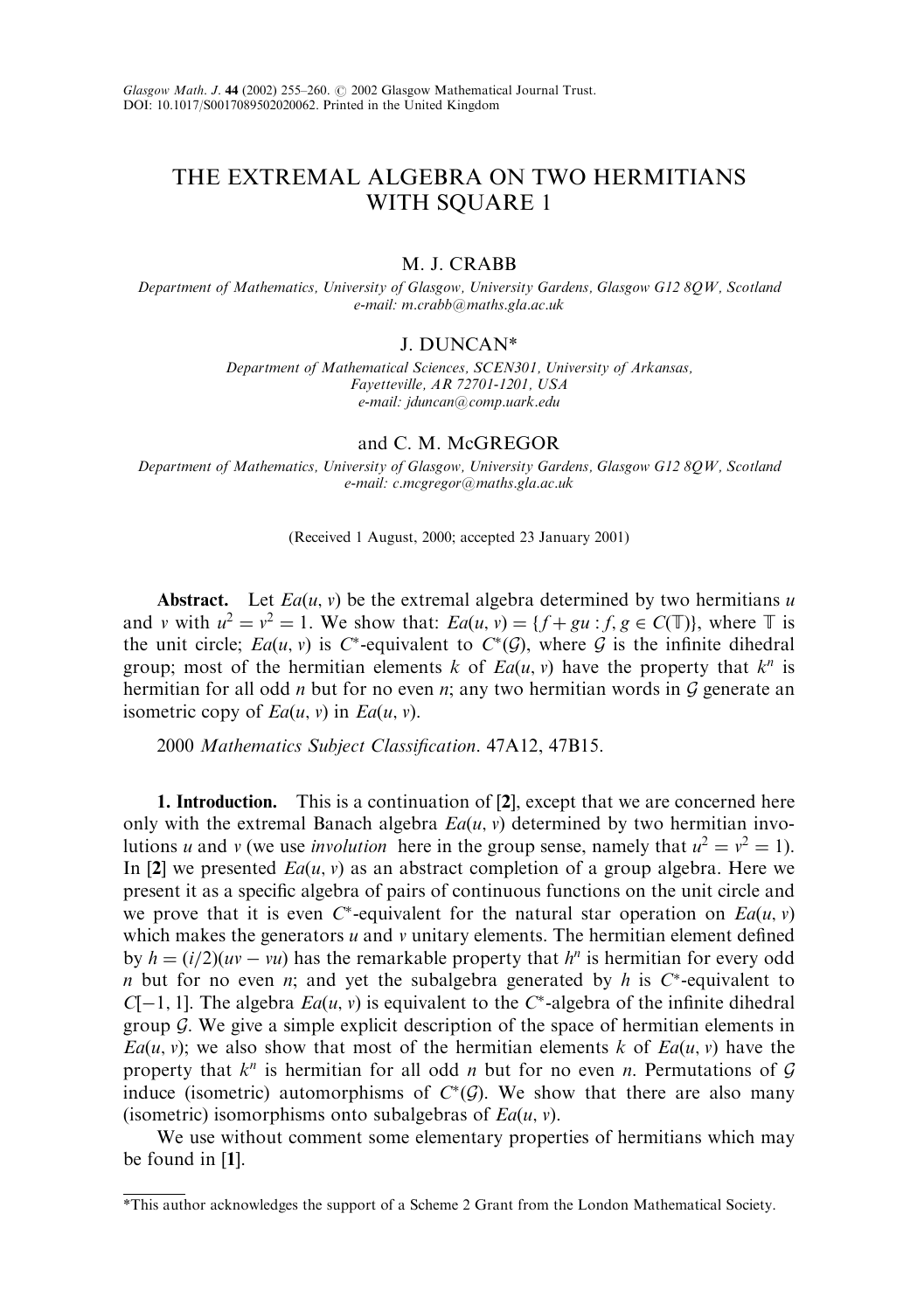2.  $Ea(u, v)$  is  $C^*$ -equivalent. We repeat here some essential notation from [2]. We write G for the infinite dihedral group generated by x and u, where  $u^2 = 1$  and  $ux = x^{-1}u$ . In relation to the algebra  $Ea(u, v)$  we have  $x = uv$ . Put  $\mathcal{H} = \{x^n : n \in \mathbb{Z}\}\$  so that  $\mathcal{G} = \mathcal{H} \cup \mathcal{H}u$ . Put  $A_0 = \mathbb{C}[\mathcal{G}]$  and recall the (algebra) involutions \* and † given by

$$
\left(\sum \alpha_g g\right)^* = \sum \overline{\alpha}_g g^{-1}, \quad \left(\sum \alpha_g g\right)^{\dagger} = \sum \alpha_g g^{-1}.
$$

For  $a \in A_0$  we note that  $a^* = a^{\dagger} \Longleftrightarrow a \in \mathbb{R}[G]$ . Let  $\mathcal{J} \subset \mathbb{C}[G]$  be the set of all finite products of elements of the form  $p = \cos \theta + i \sin \theta x^n u$ , where  $\theta \in \mathbb{R}, n \in \mathbb{Z}$ . Since  $(x^n u)^{-1} = x^n u$ , we have  $p^* = \cos \theta - i \sin \theta x^n u \in \mathcal{J}$ , and  $p^* p = 1 = pp^*$ . It follows that, for all  $a \in \mathcal{J}$ ,  $a^*a = 1 = aa^*$  and  $a^* \in \mathcal{J}$ . Hence  $\mathcal{J}$  is a group in  $A_0$ . Identities such as  $\cos \theta + i \sin \theta x u = (i\omega)(\cos \theta + i \sin \theta v)(-i\omega)$  show that this is the  $\mathcal J$  of [2]. Since  $x^n = (-ix^n u)(iu)$ , we have  $x^n \in \mathcal{J}$  and so  $\mathcal{H} \subseteq \mathcal{J}$ .

Since  $\mathcal{G} = \mathcal{H} \cup \mathcal{H}u$ , each  $a \in A_0$  can be written as  $a = b + cu$  with  $b, c \in \mathbb{C}[\mathcal{H}]$ . For  $c \in \mathbb{C}[\mathcal{H}]$ , we have  $uc = c^{\dagger}u$ . For  $b, c \in \mathbb{C}[\mathcal{H}]$ , this gives  $(b + cu)^* = b^* + c^{*\dagger}u$ ; define an involution  $\ddagger$  on  $A_0$  by  $(b+cu)^{\ddagger} = b^{\dagger} - cu$ . By contrast, note that  $(b+cu)^{\dagger} =$  $b^{\dagger} + cu$ . Then  $a^{*\dagger} = a^{\dagger*}$  for  $a \in A_0$ , and  $a^* = a^{\dagger}$  if  $a \in \mathcal{J}$ . For  $a \in A_0$ ,  $a^* = a^{\dagger}$  if and only if  $a = b + icu$  for some b,  $c \in \mathbb{R}[\mathcal{H}]$ ; then  $a^*a = b^*b + c^*c = aa^*$ .

LEMMA 2.1. Let 
$$
K = \{a \in A_0 : a^* = a^{\ddagger}, a^*a = 1\}
$$
. Then  $\mathcal{J} = K$ .

*Proof.* From the above,  $\mathcal{J} \subseteq \mathcal{K}$ . Clearly  $\mathcal{K}$  is also a group. Any  $a \in \mathcal{K}$ ,  $a \notin \pm(\mathcal{H}U\mathcal{H}u)$ , may be written

$$
a = \alpha_p x^p + \dots + \alpha_m x^m + i\beta_q x^q u + \dots + i\beta_n x^n u \tag{1}
$$

where p, q, m,  $n \in \mathbb{Z}$ ,  $p \le m$ ,  $q \le n$ ,  $\alpha_p \alpha_m \beta_q \beta_n \ne 0$  and  $\alpha_k$ ,  $\beta_k \in \mathbb{R}$  for all k. Suppose that  $m - p > n - q$ . Then the coefficient of  $x^{m-p}$  in  $a^*a$  is  $\alpha_p \alpha_m \neq 0$ . Since  $a^*a = 1$ , this coefficient is 0. Similarly we rule out  $n - q > m - p$ . Therefore  $m - p = n - q$ ; call this common value the length of a. We show that  $a \in \mathcal{K}$  implies  $a \in \mathcal{J}$  by induction on the length of a. If a has length 0 then  $a = \alpha_p x^p + i\beta_q x^q u =$  $x^p(\alpha_p + i\beta_q x^{q-p}u) \in \mathcal{J}$ , since  $1 = a^*a = \alpha_p^2 + \beta_q^2$ . Suppose that our claim holds for elements of length less than N, and consider a as above of length N. For  $\theta \in \mathbb{R}$ , cos  $\theta$ +  $i\sin\theta x^{q-p}u \in \mathcal{J} \subseteq \mathcal{K}$  and so  $a' = a(\cos\theta + i\sin\theta x^{q-p}u) \in \mathcal{K}$ . Here a' has the form of (1) with  $\alpha_p$  replaced by  $\alpha'_p = \alpha_p \cos \theta - \beta_q \sin \theta$ . We choose  $\theta$  so that  $\alpha'_p = 0$ . Then a' has length less than N and, by hypothesis,  $a' \in \mathcal{J}$ . Therefore  $a \in \mathcal{J}$ , as required.

As in [2], we now define a norm on  $A_0$  by

$$
||a|| = \inf \left\{ \sum_{1}^{N} |\alpha_k| : a = \sum_{1}^{N} \alpha_k a_k, N \in \mathbb{N}, \alpha_k \in \mathbb{C}, a_k \in \mathcal{J} \right\}.
$$

Let  $\mathbb T$  denote the unit circle in  $\mathbb C$ . With each element  $b = \sum \alpha_n x^n$  of  $\mathbb C[H]$  we associate the function on  $\mathbb T$  given by  $b(\zeta) = \sum \alpha_n \zeta^n$ . We can now regard  $A_0$  as the set of all elements  $f + gu$  where f, g are polynomials in  $\zeta$  and  $\zeta^{-1} = \overline{\zeta}$  on  $\mathbb{T}$ . We also have a representation as  $2 \times 2$  matrices of functions of  $\zeta \in \mathbb{T}$  by

$$
\pi(f+gu) = \begin{pmatrix} f(\zeta) & g(\zeta) \\ g(\overline{\zeta}) & f(\overline{\zeta}) \end{pmatrix}.
$$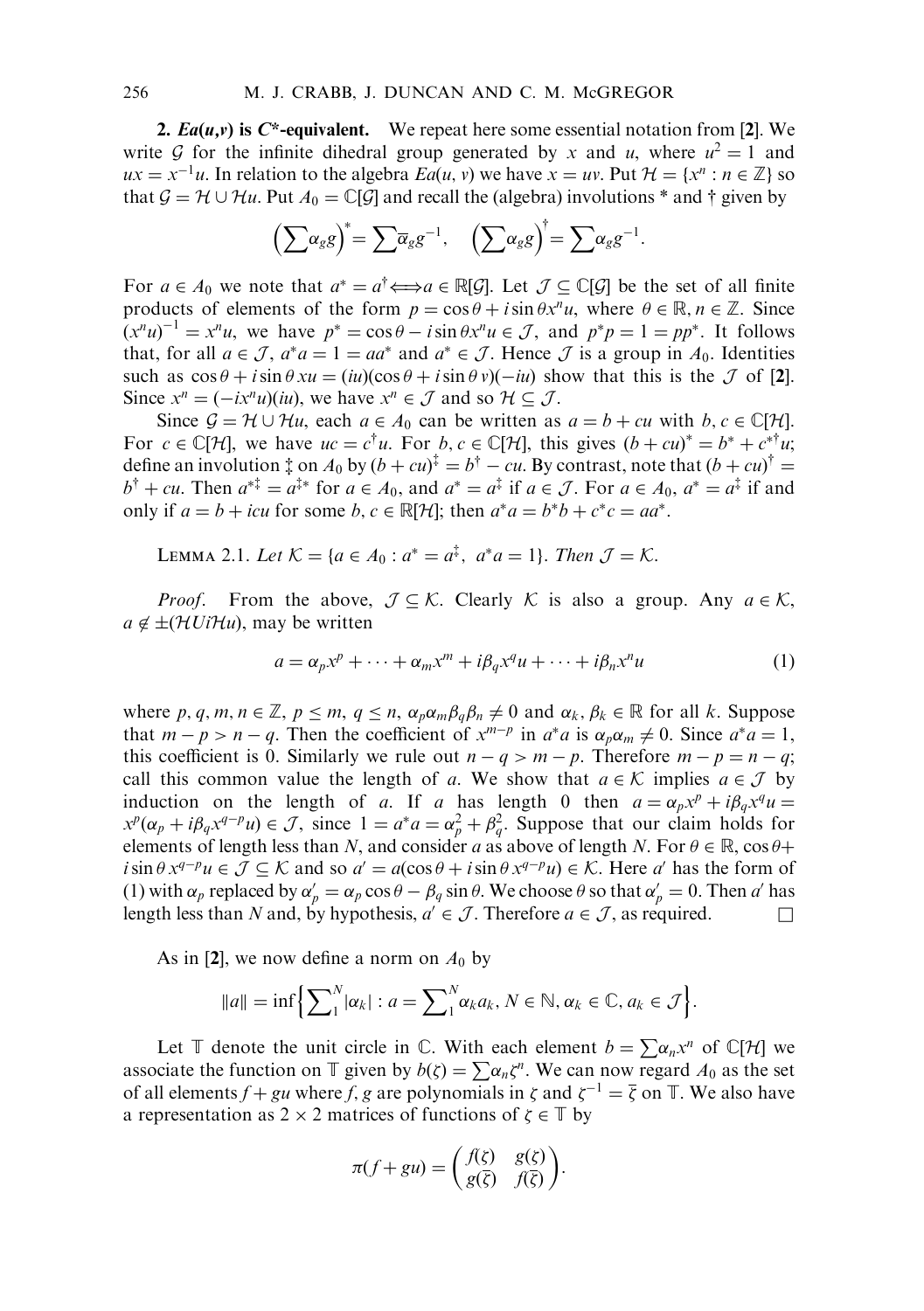The involutions on  $\mathbb{C}[H]$  correspond to

$$
f^*(\zeta) = \overline{f(\zeta)}, \qquad f^{\dagger}(\zeta) = f(\overline{\zeta}).
$$

We have  $\mathcal{J} = \mathcal{J} \dot{\ast} = \mathcal{J} \dot{\ast}$ , and so  $\dot{\ast}$  and  $\dot{\ast}$  are isometric for  $\|\cdot\|$ . We write  $|\cdot|_{\infty}$  for the supremum norm over  $\mathbb T$ . Of course the element x corresponds to the function  $x(\zeta)=\zeta.$ 

LEMMA 2.2. Let  $f \in \mathbb{R}[\mathcal{H}]$  with  $|f|_{\infty} < 1$ . Then there exists  $g \in \mathbb{R}[\mathcal{H}]$  such that  $f^*f + g^*g = 1.$ 

*Proof.* Put  $F = 1 - f^*f$ , so that F is a positive trigonometric polynomial with real coefficients. By [3, pp 117–8], F can be written as  $g^*g$ , and the proof in [3] shows that the trigonometric polynomial g also has real coefficients.  $\Box$ 

COROLLARY 2.3. For  $f \in \mathbb{R}[\mathcal{H}]$ , we have  $||f|| = |f|_{\infty}$ . For  $f \in \mathbb{C}[\mathcal{H}]$ , we have  $|f|_{\infty} \leq ||f|| \leq 2|f|_{\infty}$ . The completion of  $(\mathbb{C}[H], || \cdot ||)$  is  $C(\mathbb{T})$ , with  $||f||_{\infty} \leq ||f|| \leq$  $2|f|_{\infty}$  for all  $f \in C(\mathbb{T})$ .

*Proof.* Let  $f \in \mathbb{R}[\mathcal{H}]$  with  $|f|_{\infty} < 1$ . By Lemma 2.2, there exists  $g \in \mathbb{R}[\mathcal{H}]$  such that  $f^*f + g^*g = 1$ . Then  $a = f \pm igu$  satisfy  $a^* = a^{\frac{1}{4}}$  and  $a^*a = 1$ . By Lemma 2.1,  $f \pm igu \in \mathcal{J}$ . Therefore  $|| f \pm igu|| = 1$ , and  $|| f || \leq 1$ . By linearity,  $|| f || \leq |f|_{\infty}$  for  $f \in \mathbb{R}[\mathcal{H}]$ . For  $b + icu \in \mathcal{J}$ , we have

$$
|b(\zeta)|^2 + |c(\zeta)|^2 = (b^*b + c^*c)(\zeta) = 1
$$

and so  $|b(\zeta)| \leq 1$  for  $\zeta \in \mathbb{T}$ . Hence, for  $f \in \mathbb{C}[\mathcal{H}]$ ,  $||f|| \geq |f(\zeta)|$ , and so  $||f|| \geq |f|_{\infty}$ , which gives  $||f|| = |f|_{\infty}$  for  $f \in \mathbb{R}[\mathcal{H}].$ 

Let  $f = \sum_{n=1}^{\infty} \alpha_n x^n \in \mathbb{C}[\mathcal{H}]$ . Note that  $f^{* \dagger} = \sum_{n=1}^{\infty} \overline{\alpha_n} x^n$ , and  $|f^{* \dagger}|_{\infty} = |f|_{\infty}$ . Thus  $f + f^{* \dagger} \in \mathbb{R}[\mathcal{H}]$  and  $|f + f^{* \dagger}|_{\infty} \leq 2|f|_{\infty}$ . This gives  $||f + f^{* \dagger}|| \leq 2|f|_{\infty}$ . Also,  $i(f - f^{*^{\dagger}}) \in \mathbb{R}[\mathcal{H}]$ , which gives  $||f - f^{*^{\dagger}}|| \leq 2|f|_{\infty}$  and hence  $||f|| \leq 2|f|_{\infty}$ . The final part follows by the Stone-Weierstrass theorem.  $\Box$ 

The involutions  $*$  and  $\dagger$  extend in the natural way to  $C(\mathbb{T})$ , and a routine approximation argument gives the next corollary. Define  $C_S(\mathbb{T}) = \{f \in C(\mathbb{T}) :$  $f^* = f^{\dagger}$ .

COROLLARY 2.4. Let  $f \in C_S(\mathbb{T})$ . Then  $||f|| = |f|_{\infty}$ .

We define a norm  $|\cdot|$  on  $\mathbb{C}[\mathcal{G}]$  by  $|a| = \sup\{|ab|_2 : b \in \ell^2(\mathcal{G})$ ,  $|b|_2 = 1\}$ , where  $|\sum \beta_g g|_2 = (\sum |\beta_g|^2)^{1/2}$ . The completion of  $(\mathbb{C}[G], |\cdot|)$  is the C\*-algebra  $C^*(\mathcal{G})$ .

LEMMA 2.5. Let  $\mathcal L$  be a subgroup of  $\mathcal G$ . Let  $a = \sum_{g \in \mathcal G} \alpha_g g \in \mathbb C[\mathcal G]$ , and  $d = \sum_{g \in \mathcal{L}} \alpha_g g$  its projection in C[L]. Then  $|d| \leq |a|$ .

*Proof.* Write  $a = d + f$  where  $f \in \text{lin}(\mathcal{G} \setminus \mathcal{L})$ . If  $b \in \ell^2(\mathcal{L})$  then  $db \in \ell^2(\mathcal{L})$  and  $fb \in \ell^2(G \setminus \mathcal{L})$ . Therefore  $|ab|_2 = |db + fb|_2 \ge |db|_2$ . Taking the supremum over  $|b|_2 = 1$ , we have  $|a| \ge |d|$ .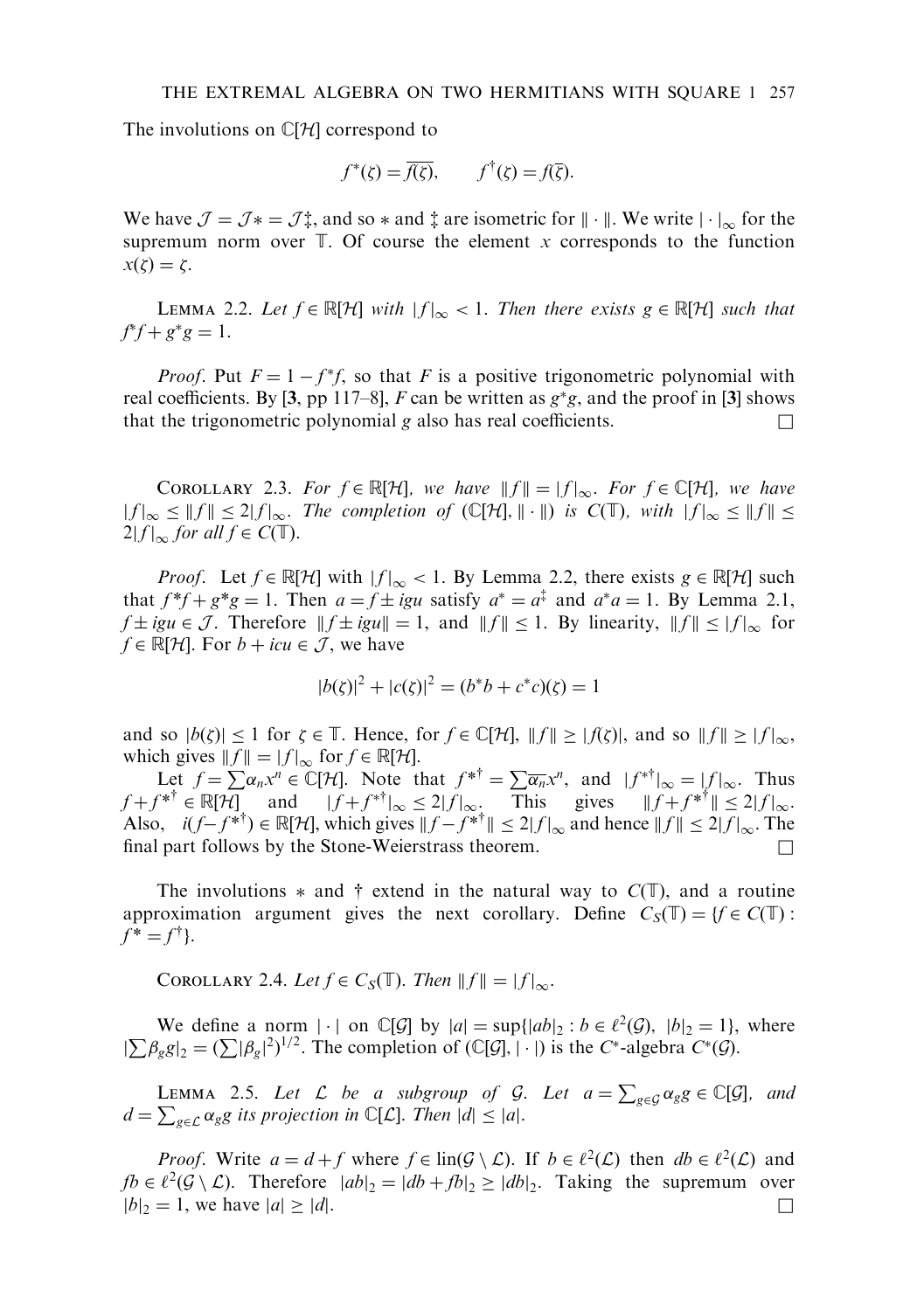Note that, with the notation of Lemma 2.5, |d| is the same whether taken over  $\mathcal L$  or  $\mathcal G$ .

Theorem 2.6. As algebras,

$$
Ea(u, v) = C^*(\mathcal{G}) = \{ f + gu : f, g \in C(\mathbb{T}) \},
$$

with  $uf = f^{\dagger}u$  and  $|f| = |f|_{\infty}$   $(f \in C_S(\mathbb{T}))$ . For  $a \in Ea(u, v), |a| \leq ||a|| \leq 4|a|$ .

*Proof.* Let  $a = f + gu$  with  $f, g \in \mathbb{C}[\mathcal{H}]$ . Lemma 2.5 gives  $|f| < |a|$ . Since  $au = g + fu$ , also  $|g| \le |au| = |a|$ . We have  $|f| = |f|_{\infty}$ . From the Stone-Weierstrass theorem we deduce that  $C^*(\mathcal{G}) = \{f + gu : f, g \in C(\mathbb{T})\}.$ 

It is now enough to prove that  $|a| \le ||a|| \le 4|a|$  for  $a = f + gu, f, g \in \mathbb{C}[H]$ . We have that  $|a| \le ||a||$  by the extremal nature of  $||\cdot||$ . Also,  $||a|| \le ||f|| + ||g|| \le$  $2|f| + 2|g| < 4|a|$  by Corollary 2.3.

Corollary 2.7. The extremal Banach algebra on one generator with all odd powers hermitian is  $C^*$ -equivalent with  $|\cdot| < \mathbb{N} \cdot \mathbb{N} < 2$ . where  $\mathbb{N} \cdot \mathbb{N}$  is the extremal norm and  $|\cdot|$  the C\*-norm.

We extend  $*$  and  $\ddagger$  to  $Ea(u, v)$  by the earlier formulæ. For the above matrix representation,  $\ddagger$  gives the adjugate matrix.

**3. Properties of**  $Ea(u,v)$ **.** We begin by identifying the space of hermitian elements in  $Ea(u, v)$ . In [2] we noted the obvious hermitian elements (in  $A_0$ ) given by  $x^n u$  ( $n \in \mathbb{Z}$ ), 1 and  $i(x^n - x^{-n})$  ( $n \in \mathbb{N}$ ). As expected, the space H of hermitian elements of  $Ea(u, v)$  is the closed real linear span of these elements. In fact, we can give a more elegant, and useful, description in terms of the involutions  $*$  and  $\ddagger$ .

THEOREM 3.1. We have  $H = \{h \in Ea(u, v) : h^* = h, h + h^{\ddagger} \in \mathbb{R}\}.$ 

*Proof.* Suppose that  $h \in Ea(u, v)$  with  $h^* = h$  and  $h + h^* = \alpha \in \mathbb{R}$ . Replacing h by  $h - \alpha/2$ , we assume that  $\alpha = 0$ . We approximate h by elements k in  $A_0$  satisfying  $k = k^* = -k^{\dagger}$ . We verify that k is a real linear combination of elements  $x^n u$  and  $i(x^n - x^{-n})$  for  $n \in \mathbb{Z}$ . Hence k, and so its limit h, is hermitian.

Now suppose that  $h \in H$ . By extremality, h is also hermitian in  $C^*(\mathcal{G})$ , and so  $h^* = h$ . Let  $\zeta \in \mathbb{T}$  and  $\beta \in \mathbb{C}$ . Define a linear functional  $\phi$  on A by

$$
\phi(b+cu) = (1-2\beta)b(1) + \beta b(\zeta) + \beta b(\overline{\zeta}) \qquad (b, c \in C(\mathbb{T})).
$$

Then  $\phi(1) = 1$ . If  $b + cu \in \mathcal{J}$  then, as in Corollary 2.3,  $-1 \leq b(1) \leq 1$ ,  $|b(\zeta)| \leq 1$  and  $b(\bar{\zeta}) = b(\zeta)$ . These give  $|\phi(b + cu)| \leq \max\{1, |1 - 4\beta|\}$ . If  $|1 - 4\beta| \leq 1$  then  $|\phi(\mathcal{J})| \leq 1$ and so  $\|\phi\| \leq 1$ . For these  $\beta$ ,  $\phi$  is a support functional of 1. Hence  $\phi(h) \in \mathbb{R}$ . Write  $h = f + gu$  with  $f, g \in C(\mathbb{T})$ . We deduce that  $f(1) \in \mathbb{R}$  and  $f(\zeta) + f(\overline{\zeta}) = 2f(1)$ . Therefore  $h + h^{\dagger} = f + f^{\dagger} = 2f(1)$ , as required.

The proof of the next result is routine.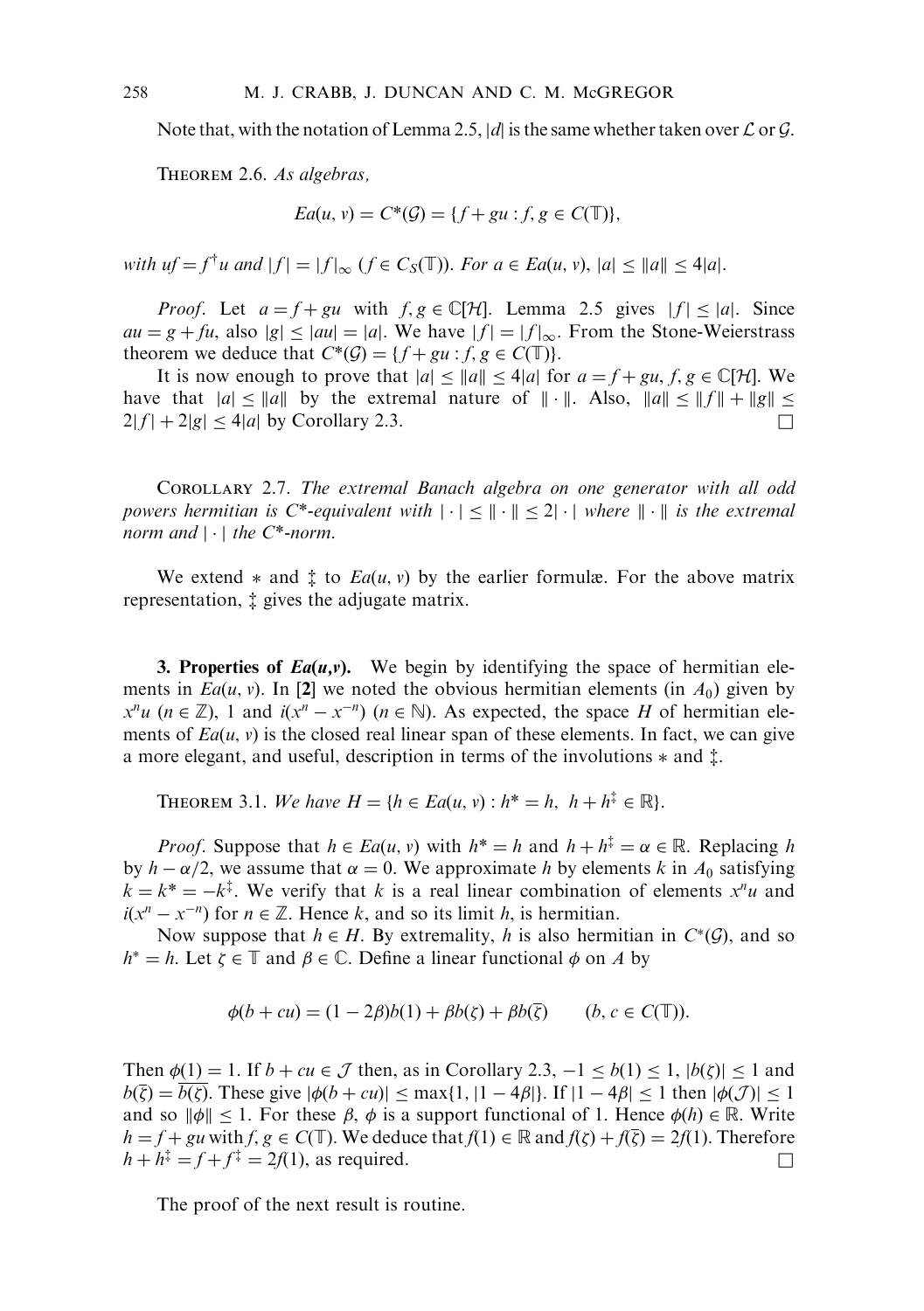**PROPOSITION 3.2.** The centre Z of Ea $(u, v)$  is given by  $Z = \{f \in C(\mathbb{T}) : f = f^{\dagger}\}\$ and  $Z \cap H = \mathbb{R}$ .

We show that most hermitian elements h of  $Ea(u, v)$  have the property that  $h^n$  is hermitian for all odd *n* but for no even *n*. On the other hand, when h contains a nonzero multiple of the identity, we usually have no other power hermitian. We remark that these latter hermitians cannot generate the extremal algebra on one hermitian generator because they generate  $C^*$ -equivalent subalgebras.

Let  $H_0 = \{ h \in A : h^* = h = -h^{\ddagger} \}$ , so that  $H_0 \subset H$ .

THEOREM 3.3 Let  $n \in \mathbb{N}$ .

(1) If  $h \in H_0$  and n is odd then  $h^n \in H$ .

(2) If either  $h \in H_0$  and  $h^n \in H$  with n even, or  $h \in H \setminus H_0$  and  $h^n \in H$  with  $n > 1$ , then  $P(h) = 0$  for some quadratic polynomial P.

*Proof.* (1) Since  $h = h^* = -h^{\dagger}$ , we have  $h^n = h^{n*} = -h^{n\dagger}$  for *n* odd, and so  $h^n \in H_0$ .

(2) For some  $\lambda, \mu \in \mathbb{R}, h + h^{\dagger} = \lambda$  and  $h^n + h^{\dagger n} = \mu$ , where  $\lambda = 0$  and *n* is even, or  $\lambda \neq 0$  and  $n > 1$ . Consider the even polynomial  $Q(\zeta) = \zeta^n + (\lambda - \zeta)^n - \mu$ , which has at most two real zeros. Then  $Q(h) = 0$ , and each factor  $h - \zeta$  of  $Q(h)$  with  $\zeta \notin \mathbb{R}$  may be cancelled since h has real spectrum. This leaves a real quadratic P with  $P(h) = 0$ .

An example of the situation in Theorem 3.3 (2) is  $h = i(x - x^{-1}) + (x + x^{-1})u$ . Here  $h \in H_0$  and  $h^2 = 4$ . In these cases,  $h^n \in H$   $(n \in \mathbb{N})$ .

The infinite dihedral group  $G$  has many subgroups which are isomorphic to  $G$ and hence the  $C^*$ -algebra generated by such is isometrically isomorphic to  $C^*(\mathcal{G})$ . There are natural related questions to ask for  $Ea(u, v)$ . Since  $||u|| = ||u^{-1}|| = 1$ , the mapping  $a \rightarrow uau$  is an isometric monomorphism of  $Ea(u, v)$ . Thus the closed subalgebra generated by u, uvu is a copy of  $Ea(u, v)$ . Equally for the closed subalgebra generated by vuv; v. By applying these two mappings repeatedly we easily see that the closed subalgebra generated by  $x^n u$ ,  $x^{n+1} u$  is a copy of  $Ea(u, v)$  for any  $n \in \mathbb{Z}$ . On the other hand, this simple method will not identify for us the closed subalgebra generated by uvu, vuv (i.e.  $xu$ ,  $x^{-2}u$ ). We show in fact that any two hermitian elements  $x^m u$ ,  $x^n u$  with  $m, n \in \mathbb{Z}$ ,  $m \neq n$  generate a copy of  $Ea(u, v)$ .

Let  $A_S = \{a \in Ea(u, v) : a^* = a^{\ddagger}\}\$ . We easily verify that  $A_S = \{f + igu :$  $f, g \in C_S(\mathbb{T})$ . Also,  $A_S$  is a real C<sup>\*</sup>-algebra with the involution  $*$  and norm  $|\cdot|$ .

PROPOSITION 3.4. We have  $||a|| = |a|$  for  $a \in A_S$ .

*Proof.* Let  $a \in A_S$  with  $|a| < 1$ . By [4], a is a convex combination of elements of the form  $\cos b e^c$ , where  $b, c \in A_S$ ,  $b^* = b, c^* = -c$ . Then  $b \in C_S(\mathbb{T})$ , b is real valued,  $\cos b \in C_S(\mathbb{T})$  and so  $\|\cos b\| = |\cos b|_{\infty} \le 1$ . Also,  $(ic)^* = -ic^* = ic = -(ic)^{\frac{1}{4}}$  and so  $ic \in H_0$ ,  $||e^c|| = 1$ . Therefore  $||a|| \le 1$ . It follows that  $||a|| \le |a|$  for all  $a \in A_S$ . But  $|a| \le ||a||$  by Theorem 2.6. Hence  $||a|| = |a|$ .

THEOREM 3.5. Let  $x^m u$ ,  $x^n u$  be any two hermitian words in  $\mathcal G$  (where  $m, n \in \mathbb Z$ ). Then they generate an isometric copy of  $Ea(u, v)$  in  $Ea(u, v)$ .